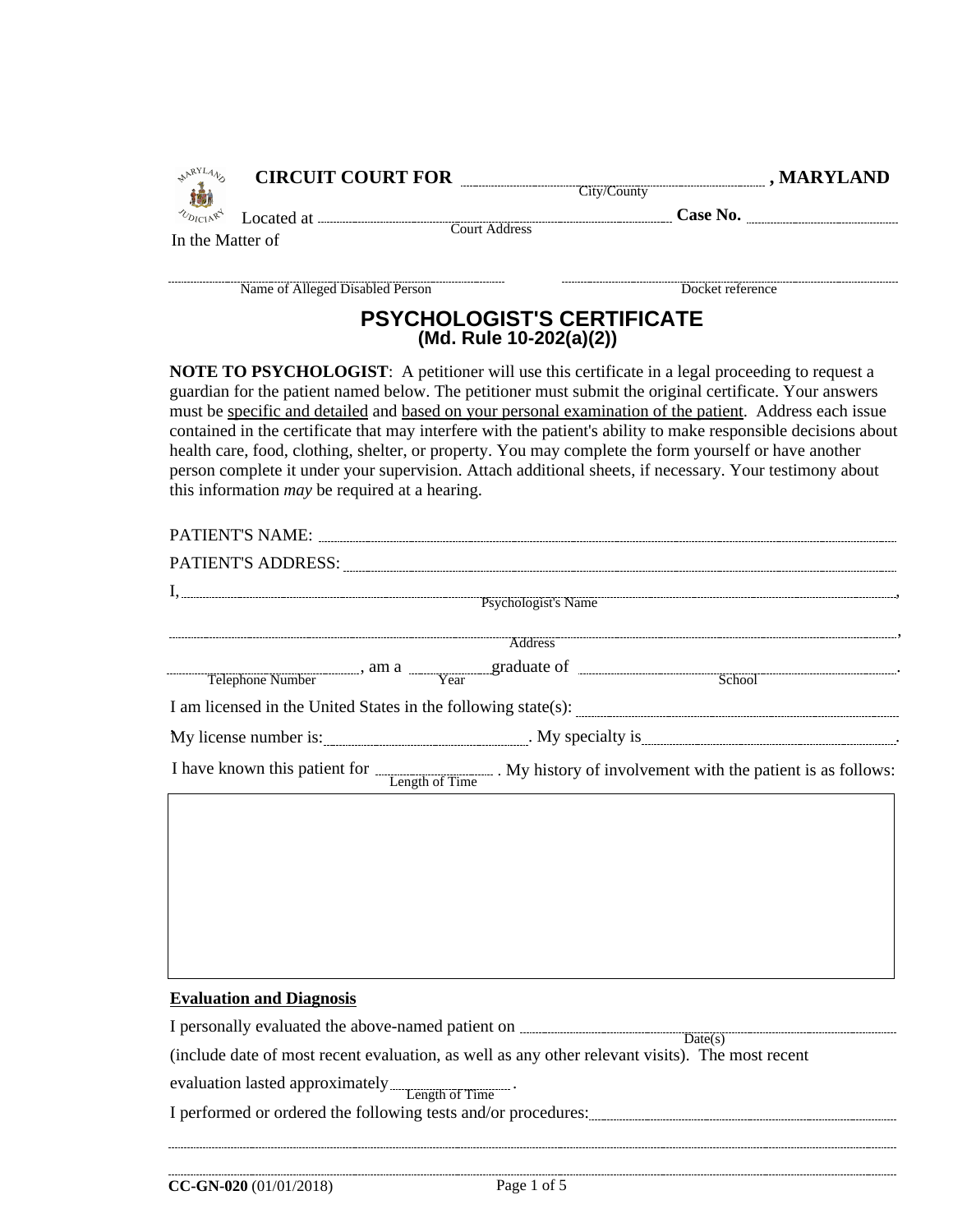I communicated with the patient in the following manner:

 $\Box$  English

□ Other language or means (explain): □

Upon examination of the patient, I report the following findings:

## **PHYSICAL AND MENTAL CONDITIONS**

## **Physical conditions**

None

 $\Box$  The patient has the following physical diagnoses:

| Overall physical health: | $\Box$ Excellent | $\lfloor$ Good $\lfloor$ $\rfloor$ | Fair |  |  |
|--------------------------|------------------|------------------------------------|------|--|--|
| Explain                  |                  |                                    |      |  |  |

| Overall physical health will: $\Box$ Improve $\Box$ Be stable $\Box$ Decline $\Box$ Uncertain |  |  |  |
|-----------------------------------------------------------------------------------------------|--|--|--|
| Explain:                                                                                      |  |  |  |
|                                                                                               |  |  |  |

## **Mental conditions**

□ None

 $\Box$  The patient has the following mental (DSM) diagnoses: Axis I.

| Axis II. | $\Box$ Mild $\Box$ Moderate $\Box$ Severe |  |
|----------|-------------------------------------------|--|
| ther :   | $\Box$ Mild $\Box$ Moderate $\Box$ Severe |  |
|          | Mild $\Box$ Moderate $\Box$ Severe        |  |

| Overall mental health will: $\Box$ Improve $\Box$ Be stable $\Box$ Decline $\Box$ Uncertain |  |  |  |  |
|---------------------------------------------------------------------------------------------|--|--|--|--|
|---------------------------------------------------------------------------------------------|--|--|--|--|

If improvement is possible, the individual should be re-evaluated in weeks.

The mental diagnosis/diagnoses affect functioning as follows: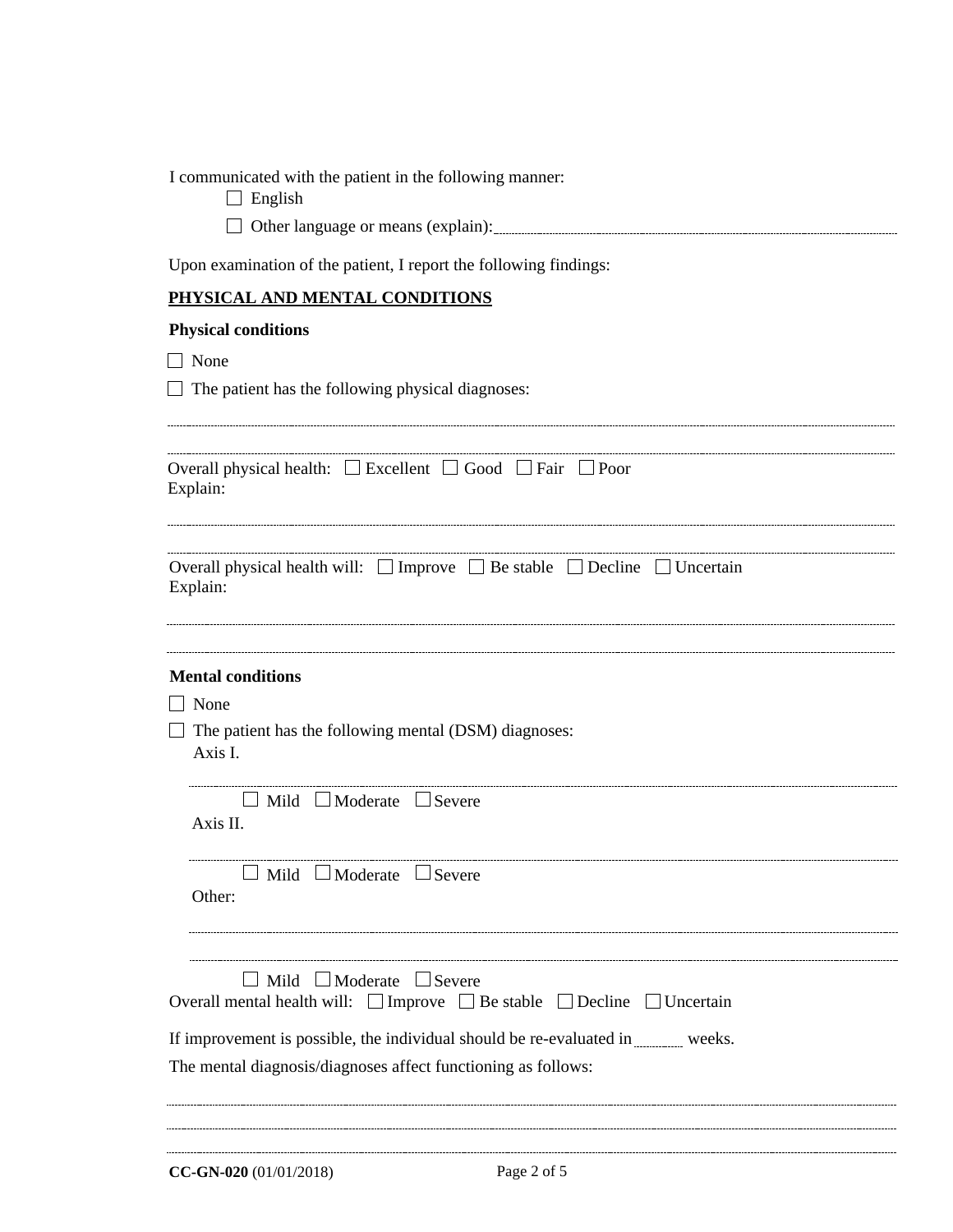|                                                                                                                                               | Have any temporary causes of mental impairment been evaluated and treated (e.g., depression,<br>bereavement, or delirium)? $\Box$ Yes $\Box$ No $\Box$ Uncertain     |                 |  |  |  |
|-----------------------------------------------------------------------------------------------------------------------------------------------|----------------------------------------------------------------------------------------------------------------------------------------------------------------------|-----------------|--|--|--|
| Explain:                                                                                                                                      |                                                                                                                                                                      |                 |  |  |  |
| Have any reversible causes of mental impairment been evaluated and treated (e.g., coma)?<br>$\Box$ Yes $\Box$ No $\Box$ Uncertain<br>Explain: |                                                                                                                                                                      |                 |  |  |  |
| <b>List all medications:</b>                                                                                                                  |                                                                                                                                                                      |                 |  |  |  |
| <b>Name</b>                                                                                                                                   | <b>Purpose</b>                                                                                                                                                       | Dosage/Schedule |  |  |  |
|                                                                                                                                               |                                                                                                                                                                      |                 |  |  |  |
| <b>Reversible or temporary somatic factors</b>                                                                                                |                                                                                                                                                                      |                 |  |  |  |
| $\Box$ Yes $\Box$ No $\Box$ Uncertain<br>Explain:                                                                                             | Are there factors (e.g., hearing, vision or speech impairment, etc.) that incapacitate the patient that<br>could improve with time, treatment, or assistive devices? |                 |  |  |  |
| <b>COGNITIVE FUNCTION</b>                                                                                                                     |                                                                                                                                                                      |                 |  |  |  |
| <b>Alertness/level of consciousness</b><br>Describe below or $\Box$ in attachment                                                             | Overall impairment: □ None □ Mild □ Moderate □ Severe □ Non-responsive                                                                                               |                 |  |  |  |
| Memory, cognitive, and executive functioning                                                                                                  | Overall impairment: $\Box$ None $\Box$ Mild $\Box$ Moderate $\Box$ Severe $\Box$ Non-responsive                                                                      |                 |  |  |  |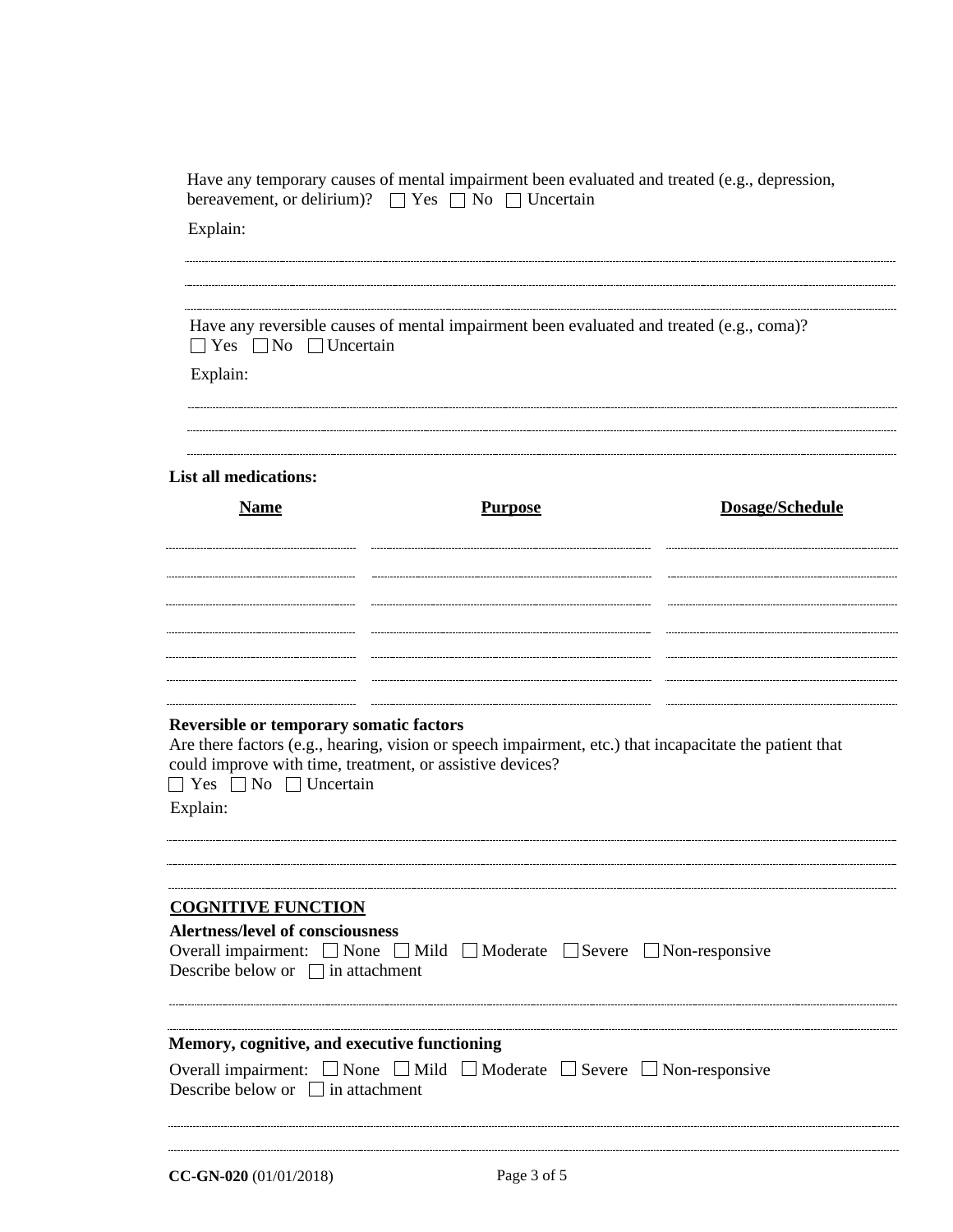| <b>Fluctuation</b>                                                                                                                                                                                                                                                                        |  |  |  |  |
|-------------------------------------------------------------------------------------------------------------------------------------------------------------------------------------------------------------------------------------------------------------------------------------------|--|--|--|--|
| Symptoms vary in frequency, severity, or duration: $\Box$ Yes $\Box$ No $\Box$ Uncertain<br>Describe below or $\Box$ in attachment                                                                                                                                                        |  |  |  |  |
|                                                                                                                                                                                                                                                                                           |  |  |  |  |
| <b>EVERYDAY FUNCTIONING</b>                                                                                                                                                                                                                                                               |  |  |  |  |
| The patient is capable of performing the Instrumental Activities of Daily Living (IADLs)<br>(select all that apply):                                                                                                                                                                      |  |  |  |  |
| $\Box$ Managing finances effectively                                                                                                                                                                                                                                                      |  |  |  |  |
| $\Box$ Managing transportation needs                                                                                                                                                                                                                                                      |  |  |  |  |
| Managing communication (e.g., telephone and mail)                                                                                                                                                                                                                                         |  |  |  |  |
| $\Box$ Managing medication                                                                                                                                                                                                                                                                |  |  |  |  |
| $\Box$ Other executive functions (describe):                                                                                                                                                                                                                                              |  |  |  |  |
| The patient is capable of participating in the following civil or legal matters (select all that apply):<br>$\Box$ Signing documents<br>$\Box$ Retaining legal counsel<br>$\Box$ Participating in legal proceedings<br>$\Box$ Other (describe):                                           |  |  |  |  |
| The patient $\Box$ <b>does</b> $\Box$ <b>does not</b> require institutional care.                                                                                                                                                                                                         |  |  |  |  |
| <b>Need for Guardian of Person</b>                                                                                                                                                                                                                                                        |  |  |  |  |
| In my professional opinion, within a reasonable degree of certainty within the psychology<br>profession, the patient has a disability which (select one) $\Box$ does $\Box$ does not prevent him/her<br>from making or communicating any responsible decisions concerning his/her person. |  |  |  |  |
| <b>OR</b>                                                                                                                                                                                                                                                                                 |  |  |  |  |

 $\Box$  In my professional opinion, within a reasonable degree of certainty within the psychology profession, the patient has a disability which **(select one)**  $\Box$  does  $\Box$  does not prevent him/her from making or communicating **some** responsible decisions concerning his/her **person**. The patient, for example, is able to make decisions regarding:

but is unable to make decisions regarding:

**CC-GN-020** (01/01/2018) Page 4 of 5